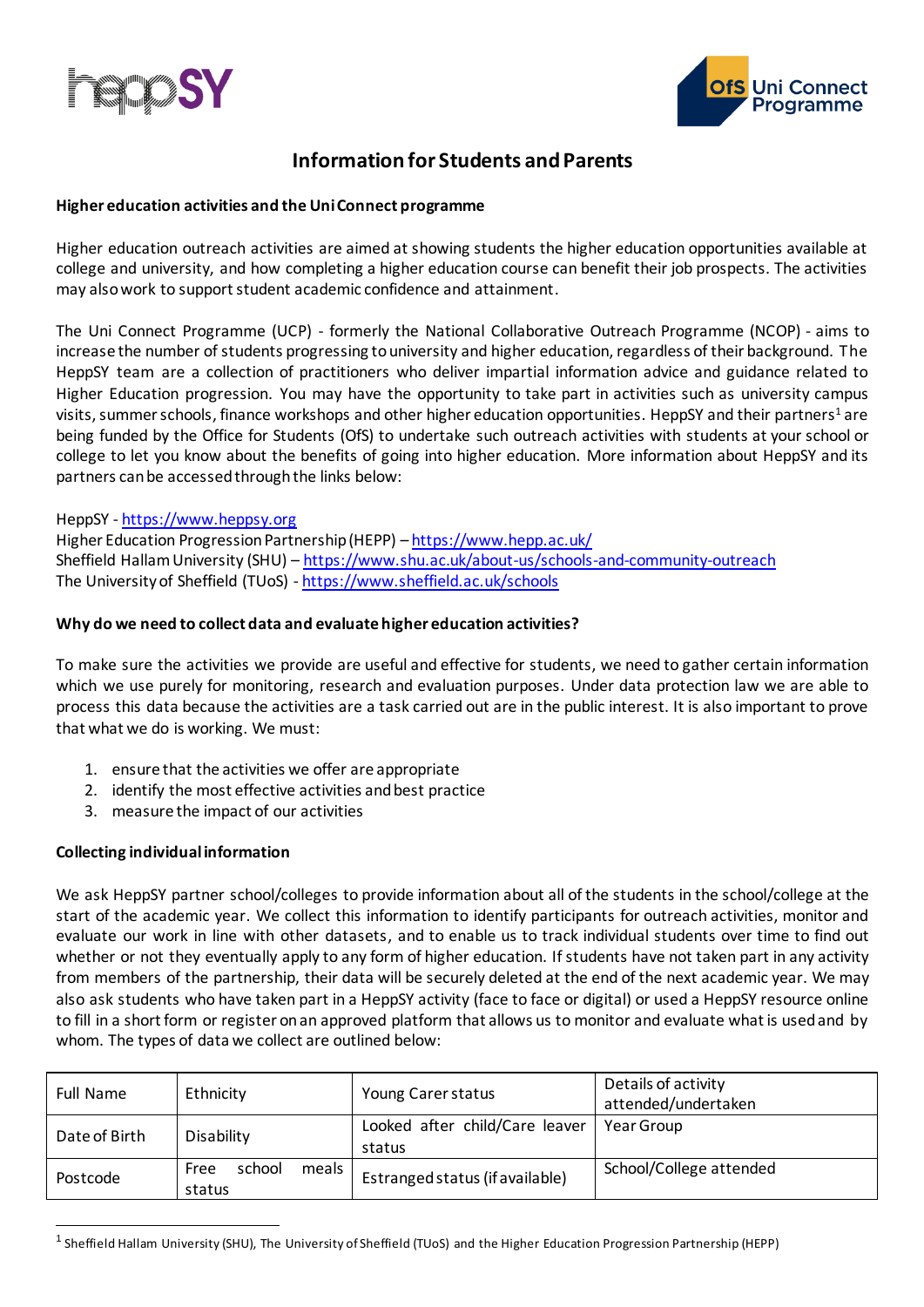



| Gender <sup>2</sup> | Pupil premium |                          | If first generation of Higher   Other equal opportunity monitoring |
|---------------------|---------------|--------------------------|--------------------------------------------------------------------|
|                     |               | Education (if available) | information where appropriate                                      |

# **HEAT**

Secure storage of the student data will be done using the Higher Education Access Tracker (HEAT). The HEAT service and database is a national database which is used to record the students attending outreach activities, with the aim of following their potential progression towards higher education. The data protection and storage processes set in place by HEAT ensure that the data is stored securely and not shared without your permission. For research and evaluation purposes only, data held on HEAT may be shared with educational organisations such as government departments or contracted agencies, including: The Department for Education, UCAS, OfS, organisations contracted by the OfS to undertake the national UCP evaluation (including CFE Research and Ipsos Mori) and the Higher Education Statistics Agency.

The HEAT privacy notice can be found below:

# [HEAT-Data-Protection-Policy-for-Participants.pdf](http://heat.ac.uk/wp-content/uploads/2018/11/HEAT-Data-Protection-Policy-for-Participants.pdf#:~:text=Privacy%20Notice%20Though%20pertaining%20specifically%20to%20the%20collection,the%20overarching%20University%20of%20Kent%20Data%20Protection%20Policy.)

# **Data sharing and protection**

Data will be processed and sharedin accordance with the General Data Protection Regulation (GDPR, 2018) and Data Protection Act 2018, as well as all legislation enacted in the UK in respect of the protection of personal data. As Uni Connect is a collaborative programme, the information gatheredwill be shared between HeppSY, Sheffield Hallam University, The University of Sheffield and the Higher Education Progression Partnership (Hepp). For specific activity we may also share data gathered with other collaborative and funding partners including South Yorkshire Futures, Local Authorities, partner schools and colleges, and the Office for Students.

**The overall data controllers for the HeppSY programme are Sheffield Hallam University and The University of Sheffield**, unless otherwise stated in specific agreements. The safety of studentsis paramount, and we rely on the safeguarding provisions of the Data Protection Act 2018 where concerns around safety and wellbeing are raised. HeppSY and its partners will **not**release individual information to anyone who is unauthorised. More details about this can be found on Sheffield Hallam University and The University of Sheffield websites:

#### <https://www.shu.ac.uk/outreach-data> <https://www.sheffield.ac.uk/outreach/data>

Where we outsource work to a supplier, we check that they have adequate security, ensure appropriate contracts are in place and that they process personal data in accordance with data protection laws. Examples of suppliers include online mentoring providers, student enquiry platforms, virtual learning environments (VLE) and other approved outreach delivery organisations. If we need to transfer personal information to another organisation for processing outside the UK, we will only do so if we have appropriate safeguards (protection) in place.

All data will be stored securely, and any reporting will be done so using aggregated data, meaning that individual students will not be identifiable. The partnership does not and will not sell personal data to third party organisations.

#### **Data retention**

We will retain records securely for the durations detailed below, and will review retention periods annually in line with ICO guidance and sector best practice.

 $2$  Due to changes on the HEAT database, this information as collected by schools and colleges, and shared with the HeppSY partne rship will be recorded on HEAT under the label 'Sex'.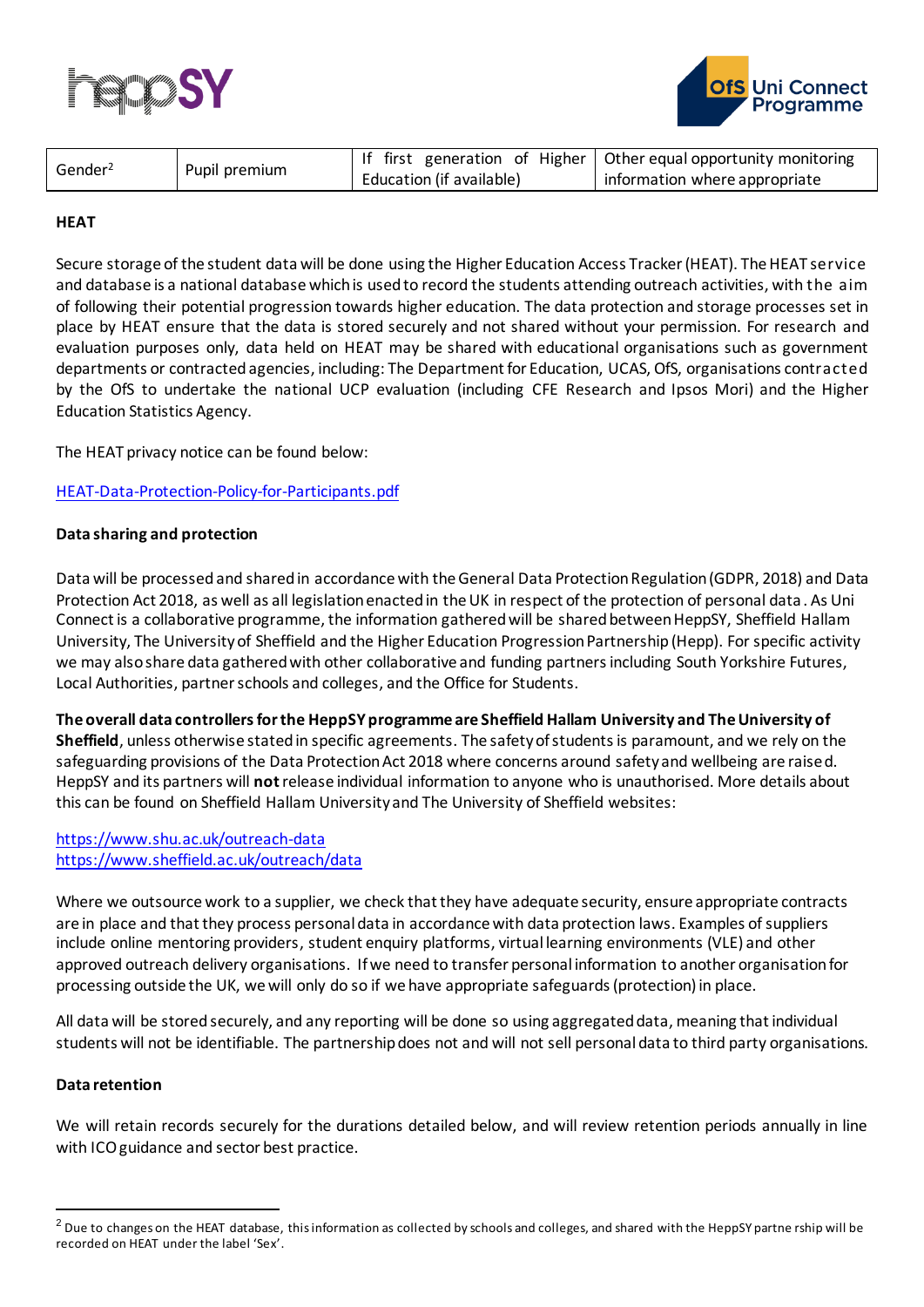



Students engaging in outreach activity whilst under the age of 21 will have their data retained by HeppSY and the Universities on the HEAT database for 15 years after their graduation, or until they reach 30 years of age (whichever comes first). Students engaging in outreach activity whilst over the age of 21 will have their data retained by HeppSY and the Universities on the HEAT database for 15 years after their graduation, or 10 years after first intervention (whichever comes first).

After this point, data will be anonymised in bulk at the beginning of the next academic year. Details of how data is retained with regards to survey and other evaluation data collection methods are detailed in information sheets to be provided to participants at the start of the relevant evaluation/research project.

Personal data gathered through approved platforms and providers is reviewed regularly, and data deleted when no longer required for monitoring, research, and evaluation purposes.

Student data we hold internally as shared by your school or college at the start of the academic year is deleted in bulk at the beginning of the next academic year.

# **Questionnaires and Evaluation Data Collection**

As part of the Uni Connect evaluation, we will ask a selection of students in Years 9-13 to complete a survey in the autumn term. The survey is designed to collect information about each student's knowledge and attitudes towards university/higher education. The survey runs once a year so that we can capture any changes over time. The survey is run in conjunction with CFE research, who are conducting the national evaluation on behalf of the Office for Students. Students will be given separate information before completing this survey, and your participation is entirely voluntary. Students will be asked for their opt-in consent before we collect and processthis data.

As part of our ongoing research and evaluation activities, we will look to collect data from programme participants where appropriate. This may include but is not restricted to short surveys before and after taking part in HeppSY funded activity, creative tasks and follow-up interviews and focus groups. All such modes of data collection are voluntary, and students can withdraw their responses up to the point of submission. Each time a student takes part in evaluative activity, a bespoke information sheet will outline the purpose of the evaluation, and what we will do with the information collected. Once data is collected, the partnership will process the data as part of its public task.

The work undertaken is independently reviewed by the Sheffield Hallam University's Research Ethics Committee and has approved guidelines for the conduct outlined above. If you have a concern with how the research and evaluation is undertaken you can contact the Head of Research Ethics, Professor Ann Macaskill via emai[l a.macaskill@shu.ac.uk.](mailto:a.macaskill@shu.ac.uk)

#### **Your rights**

You have a number of rights under data protection law. Data protection legislation gives you the following rights:

- The right to be informed
- The right to access
- The right to rectification
- The right to erase
- The right to restrict processing
- The right to data portability
- The right to object
- The right to withdraw your consent with no given reason
- Rights in relation to automated decision making and profiling
- The right to make a complaint to the Information Commissioner